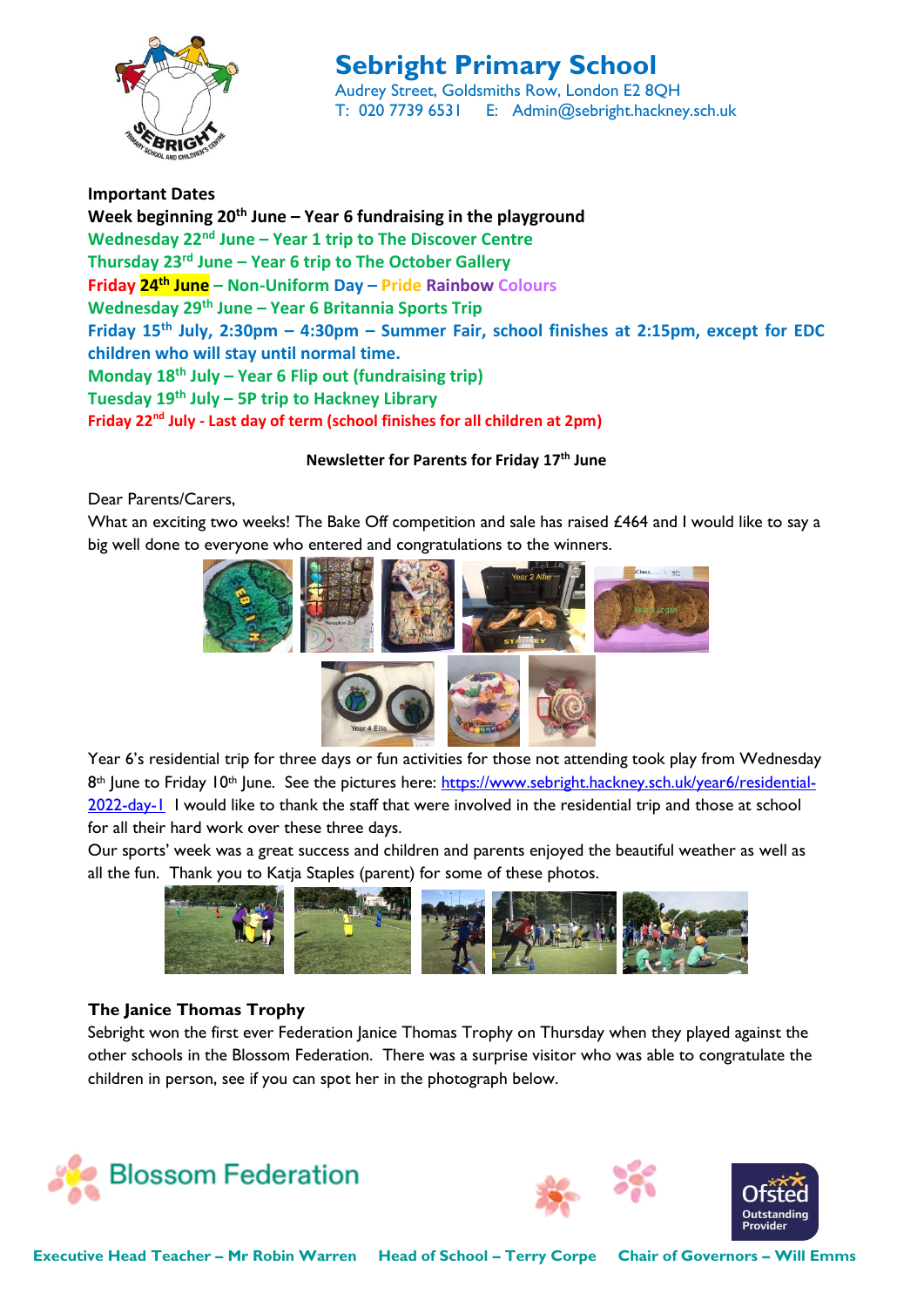

### **Summer Time - heat**

Just a reminder that children should not bring sunscreen or sun glasses into school. Please apply sunscreen before they come into school and take any sun glasses home. Unfortunately, we cannot be responsible for any loses or damages to glasses and children can be injured around the eye area if a stray ball hits them in the face, a sunhat will shade their eyes. I am sure you can understand how difficult it will be for teachers to manage thirty separate sunscreens in the class and children are not allow to share these with others due to the risk of allergic reaction.

Children should also be bringing in their water bottles daily and filling them up when empty to ensure they stay hydrated, especially during really hot spells.

#### **School Uniform – shorts**

Please can children wear grey, black or navy shorts that reach mid-thigh, e.g. no shorter than the length of their fingertips when they are standing straight with their arms by their sides. Gingham one piece play suits are also available. Children **should not** be wearing tight Lycra shorts to school. I have noticed that some children and parents are cutting down their school trousers into shorts which means that they can use them even if they have grown too tall or have holes in the knees, great idea!



#### **Year 6 Hoodies**

**REMINDER** - Sebright's 'graduation hoodies' for Year 6 are now available to order online via SCOpay until the end of June. The cost of a hoody is  $£12$ .

#### **Year 6 Fundraising Week**

Fundraising Week is to celebrate, encourage and support our year 6 pupils, who have worked so hard towards their SATs and are continuing to do their best in everything they do.

Selling food and drink at break times:

- KS2 Monday 20th June to Thursday 23rd June
- KS1 Friday 24th June
- 1st and 2nd break time (not lunch time)
- Children should bring in denominations of 10p, 20p 50p and £1
- No item will be more than £1
- Ice lollies, drinks, biscuits, fruit packs etc. on sale
- Please do not send in more than  $£3$  a day
- Children need to keep their money safe
- Children must not share their food with others

Sponsored event:

- Thursday 30th June
- Run 50 laps of Haggerston Park
- Parents can donate in cash or on Scopay
- Year 6 will be on the gates during the week with a pot for you to donate